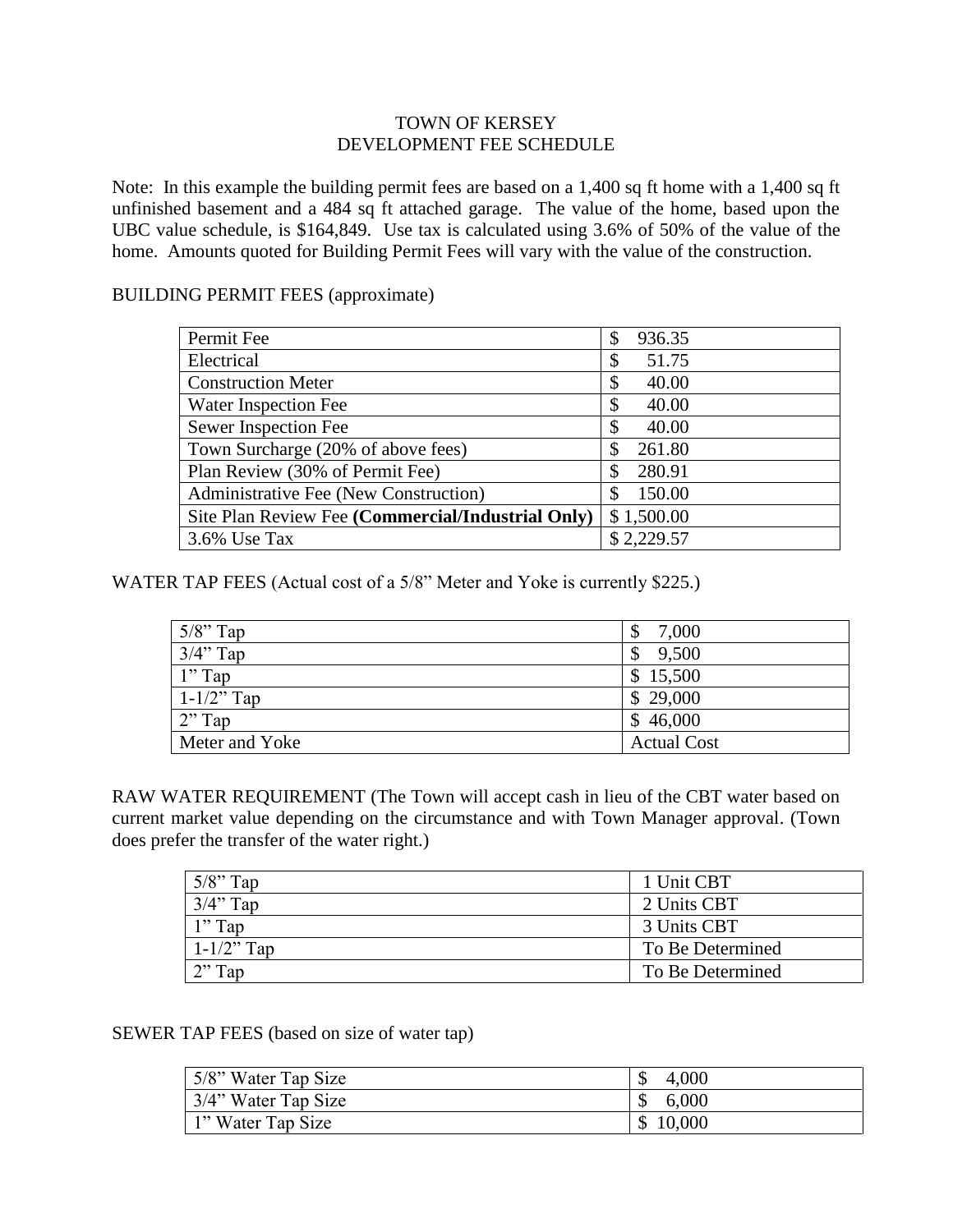| $1-1/2$ " Water Tap Size | 20,000<br>\$           |
|--------------------------|------------------------|
| 2" Water Tap Size        | 32,000<br>$\mathbb{S}$ |

## DEVELOPMENT IMPACT FEES

Road Development Fee (Gross square feet for commercial uses includes the total square footage for all primary and accessory structures.)

| Single Family $>2,500$ sq. ft.    | 880                  |
|-----------------------------------|----------------------|
| Single Family 1,500-2,500 sq. ft. | 720<br>\$            |
| Single Family $<$ 1,500 sq. ft.   | 575<br><sup>S</sup>  |
| <b>Multi-Family Home</b>          | 447<br>\$            |
| Mobile Home                       | 381<br>$\mathcal{S}$ |
| Retail/Commercial                 | .5% of Construction  |
| Office/Institutional              | 1% of Construction   |
| Industrial                        | 2.5% of Construction |

School Impact Fees – Paid to the Platte Valley School District

| School Impact Fee – Single Family     | 750    |
|---------------------------------------|--------|
| School Impact Fee – Duplex or Triplex | \$585  |
| School Impact Fee – Multi-family      | \$ 420 |

Drainage Fees (No fee shall be charged for an open space or water detention/retention area. The foregoing fees shall be the minimum required fees. For areas with serious drainage requirements, remediation may be required or drainage fees may be increased up to 100% of the foregoing fees.)

| Each Undeveloped Lot $=<10,000$ sq. ft.     | \$300                                       |
|---------------------------------------------|---------------------------------------------|
| Over 10,000 sq ft Commercial/Industrial     | $\frac{1}{2}$ \$300+.04/sq ft >10,000 sq ft |
| Over 10,000 sq ft Non-Commercial Industrial | $\frac{1}{2}$ \$300+.03/sq ft>10,000 sq ft  |

## Park Fees

| Residential Lot                               | \$ 850                             |
|-----------------------------------------------|------------------------------------|
| Non-Residential lot for each 10,000 sq of lot | $\frac{1}{2}$ 200 per sq ft of lot |